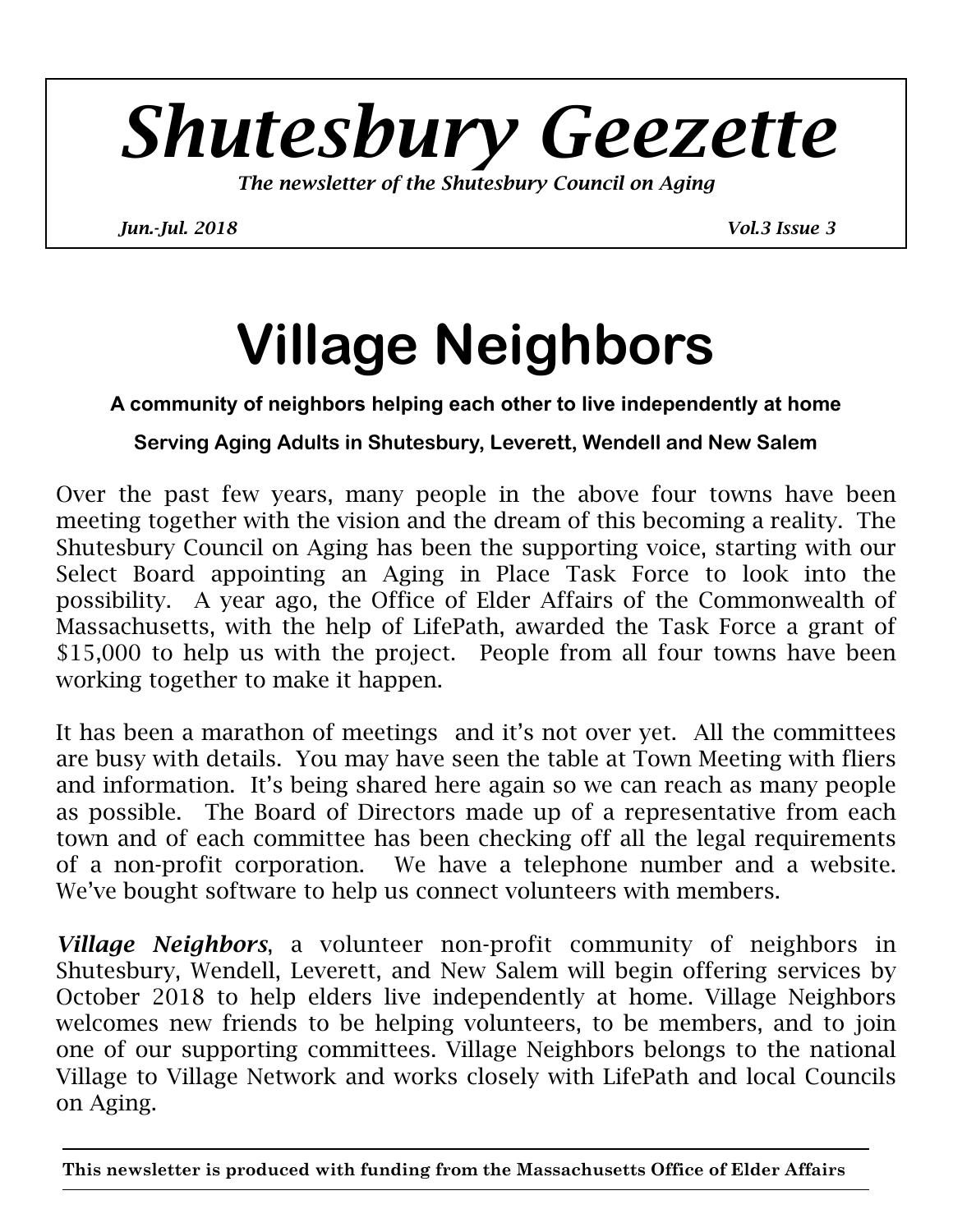## **Here's How It Works**

#### **Member Benefits**

#### *Manage Your Household Get a Ride*

Volunteers will provide members assistance <br>
Volunteers will provide transportation with occasional household tasks or vard work  $\qquad$  to appointments, visits with friends, and minor repairs. The social and cultural events, grocery or

#### *Neighbors Helping Neighbors Need Additional Help*

Volunteers will give technical support Village Neighbors will provide a list of for electronic devices and simple computer vendors such as landscapers, house problems. The cleaners, repair persons or home health

other shopping trips.

 providers.

### **Here's What it Costs**

#### *Yearly Membership*

#### *No fee for volunteers*

| <b>Individual</b> | <b>Household</b> | Seasonal (6 months or less) |
|-------------------|------------------|-----------------------------|
| \$75.00           | \$125.00         | $$50 - $75.00$              |

#### Subsidized and waivered membership will be available.

We still need people to help with the volunteer/membership committee to be ready to provide services. We are in the process of finishing up both the applications and the interview questionnaires for each group. We'll need people to help with volunteer training and others to learn how to be a call manager, something that can be done from your own home. We're planning a gala event when we're ready to 'go live' and can use help planning that. We'll be doing a mailing to everyone in all four towns.

#### *Contact us:*

(413) 345-6894 generalinfo@villageneighbors.org www.villageneighbors.org (Website under development)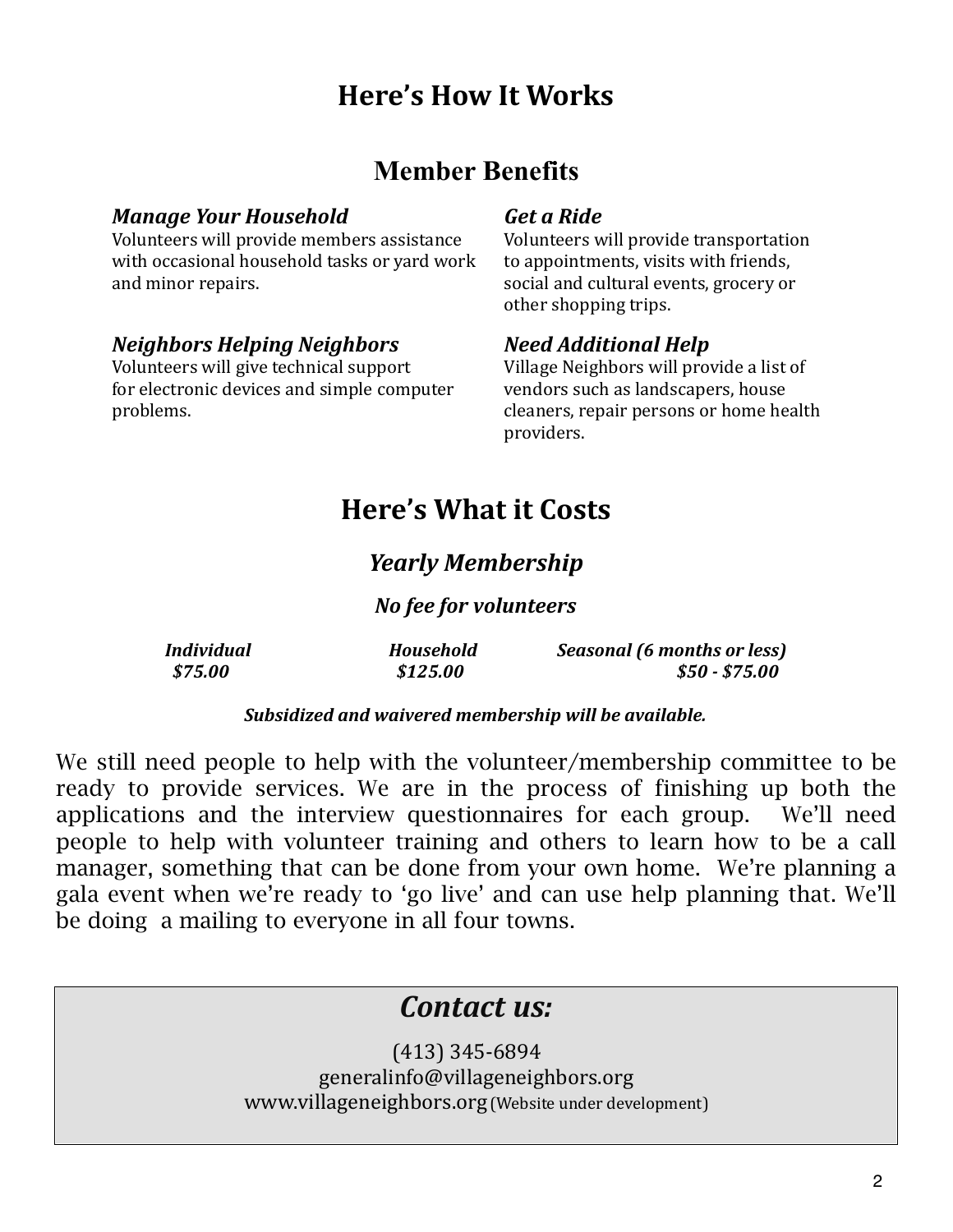# *FYI and Monthly Activities*

## *Foot Care By Nurses*

The Foot Clinic is now held on the third Wednesday of each month from 9 am to 12 noon. The dates for July - November are: Jul. 18, Aug.15, Sept. 19, Oct.17 and Nov.21. Halfhour appointments include a foot massage, nail trim and good conversation. A donation of up to \$35.00 is appreciated. Call David Dann at  $259-1554$  for more information and to schedule an appointment. Transportation is available through the Med-Ride program and home visits can be arranged if needed.

# *Med-Ride Program*

\*\*\*\*\*

The Shutesbury COA continues to offer rides for medical and dental appointments for those over 55 who do not have transportation. This program is paid for by a grant to the town from the Executive Office of Elder Affairs. If you need a ride to appointment in Franklin, Hampshire and Hampden counties or the Athol and Orange area, call the COA at 259-3796 and leave a message. Two weeks notice is appreciated.

## *Community Lunch Get to Know Your Neighbors*

Every first Tuesday of the month a potluck lunch for everyone in Shutesbury is held in the Senior Lounge, downstairs in Town Hall, on the first Tuesday at noon. The dates for the lunches for July through November are: July 3, Aug.7, Sept. 11, Oct. 2 and Nov. 13. Put the dates on your calendar and come join us for good food and good conversation. When we have more people, we could take turns doing the set-up and hosting and have the potluck twice a month!

# *Looking for Writers*

 Have you lived in Franklin County for 20 years or more? Would you like to share some of your early memories? Shelby Ashline, the Features Editor of The Greenfield Recorder and a Shutesbury resident, reached out to the COA to see if there are writers who might be interested in contributing to a Times Past column. The column runs in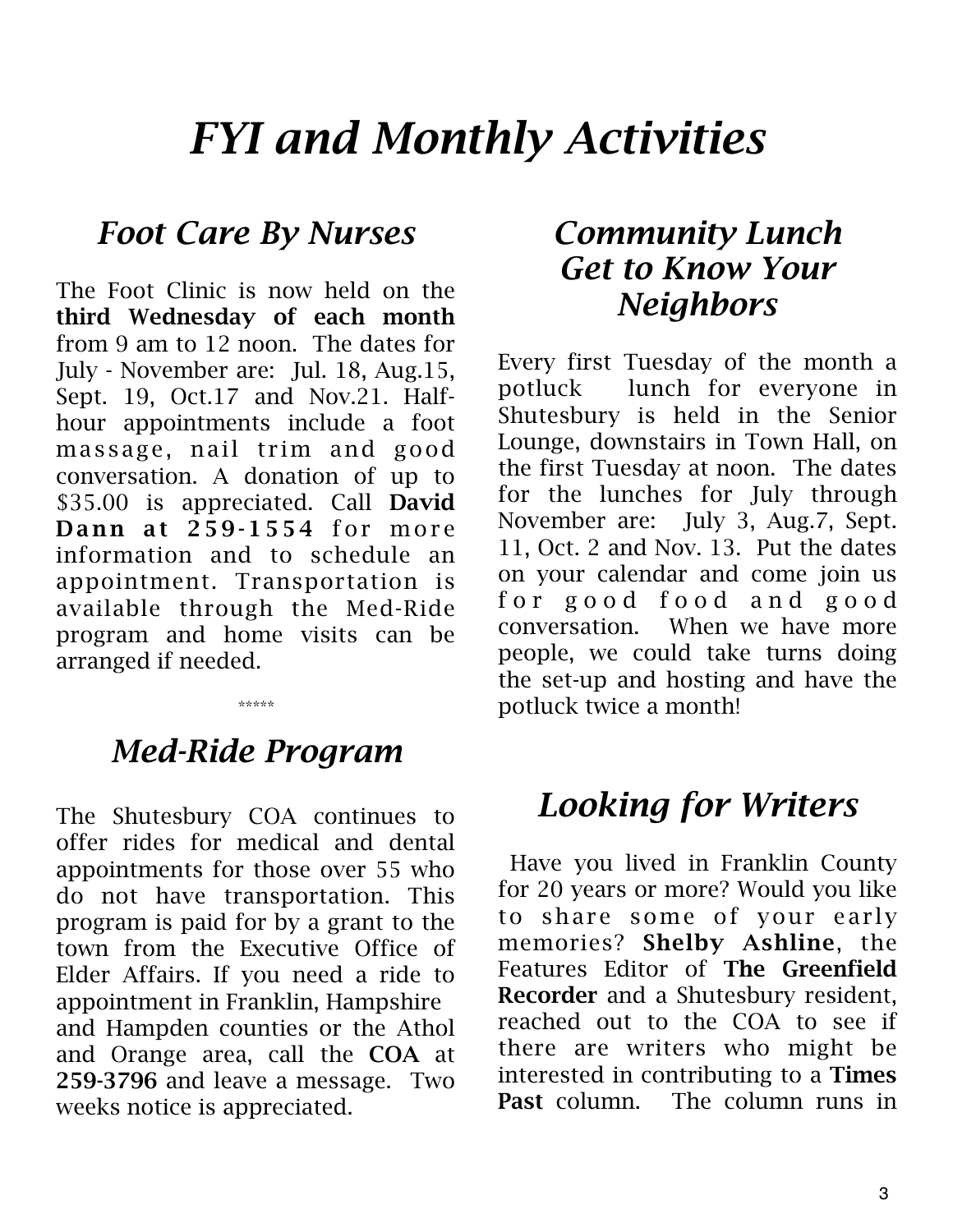Saturday's edition on the Remember When page. (cont'd on pg. 4)

Shelby, originally from St. Alban's, Vermont, has her journalism degree from UMass and after living in offcampus apartments, she and her partner wanted to be more in the woods, where the trees have quieter parties. They live on Wendell Road.

 If you have stories to share, they should be somewhere between 400-800 words in length. Those who submit columns will need to contribute a headshot photo of themselves. Old photographs relating to the column topic is appreciated.

Shelby also says that she would be happy to sit down with anyone who has a story he or she would like to share. Her contact information is: *[features@therecorder.com](mailto:features@therecorder.com)*

#### \*\*\*\*\*

Did You Know that you can now get a sticker for the Leverett Transfer Station (LTS)? With this sticker you can take your bulky waste and visit their 'Take It or Leave it" feature of the LTS. You can bring good stuff that you no longer need, and take what you want at no cost. There is a charge for bulky waste disposal; cash or checks are accepted. The LTS is located at 15 Cemetery Rd. Leverett (off Still Corner/January Hills Road).

# Library Programs

# *Yoga*

The Library offers a free gentle yoga class every Wednesday at 9 am at Town Hall. Library yoga is supported by the Friends of the M.N. Spear Memorial Library, the Shutesbury Council on Aging, and the Shutesbury Cultural Council. Free classes will run through the last Wednesday in November. There is no class on July 4th. Please bring a yoga mat.

#### *Kayaks*

The Library has a kayak loan program. Shutesbury residents can use their library card to borrow a kayak to use on Lake Wyola. The kayaks are stored at the area known as "the old town beach" near the boat ramp on Randall Road. Visit the Library to learn more. (FYI cont'd on page 6)

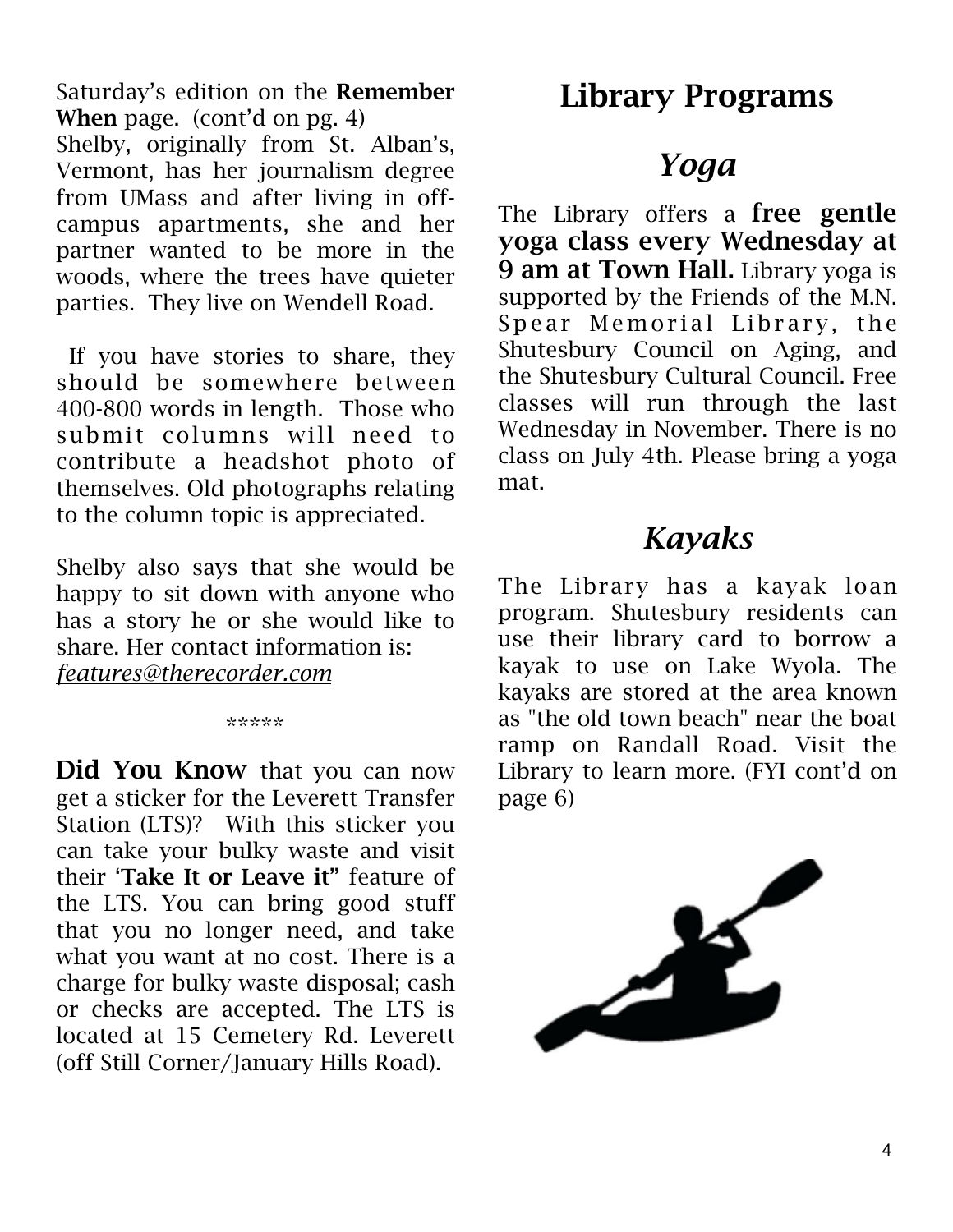# *Massachusetts SeniorMedicare Patrol*

#### *Do you know that \$60 to \$90 billion of our tax dollars are lost to Medicare fraud each year?*

Remember March? That was the month when it seemed as though there was a blizzard once a week. This program, led by **Scott Simundza**, a representative of the Massachusetts Senior Medicare Patrol (MASMP) has been rescheduled for Wednesday, September 19, 2018, at 6:30 p.m. in the Senior Lounge at the Shutesbury Town Hall. You are invited to participate in a discussion on how to prevent, detect, and report healthcare errors, fraud or abuse. We all can have an active role in protecting Medicare for ourselves and future generations.

This *free* information workshop will provide you with the tools to become a more informed and engaged health care consumer. The Shutesbury COA has invited the surrounding towns to join us in learning about what we can do to prevent fraud. There will be light snacks at 6:00 p.m. followed by the presentation by Scott from 6:30 to 7:30 pm. For more information please contact the COA at 413-259-3796 and leave a message or email at [COA@Shutesbury.org](mailto:COA@Shutesbury.org).

If you cannot attend this workshop but have questions about your healthcare bills, Medicare Summary Notices, or other health insurance explanation of benefits statements, please call the MASMP Program office at 800-892-0890.

This event is jointly sponsored by the Shutesbury Council on Aging and the Massachusetts Senior Medicare Patrol Program. The MASMP Program is funded in part by grant number 90-MP 0226-03-01 from the U.S. Department of Health and Human Services' Administration for Community Living, Washington, DC 20201.

**\*\*\*\*\*** 

*~~~~~~Reduce Medicare Fraud~~~~~~*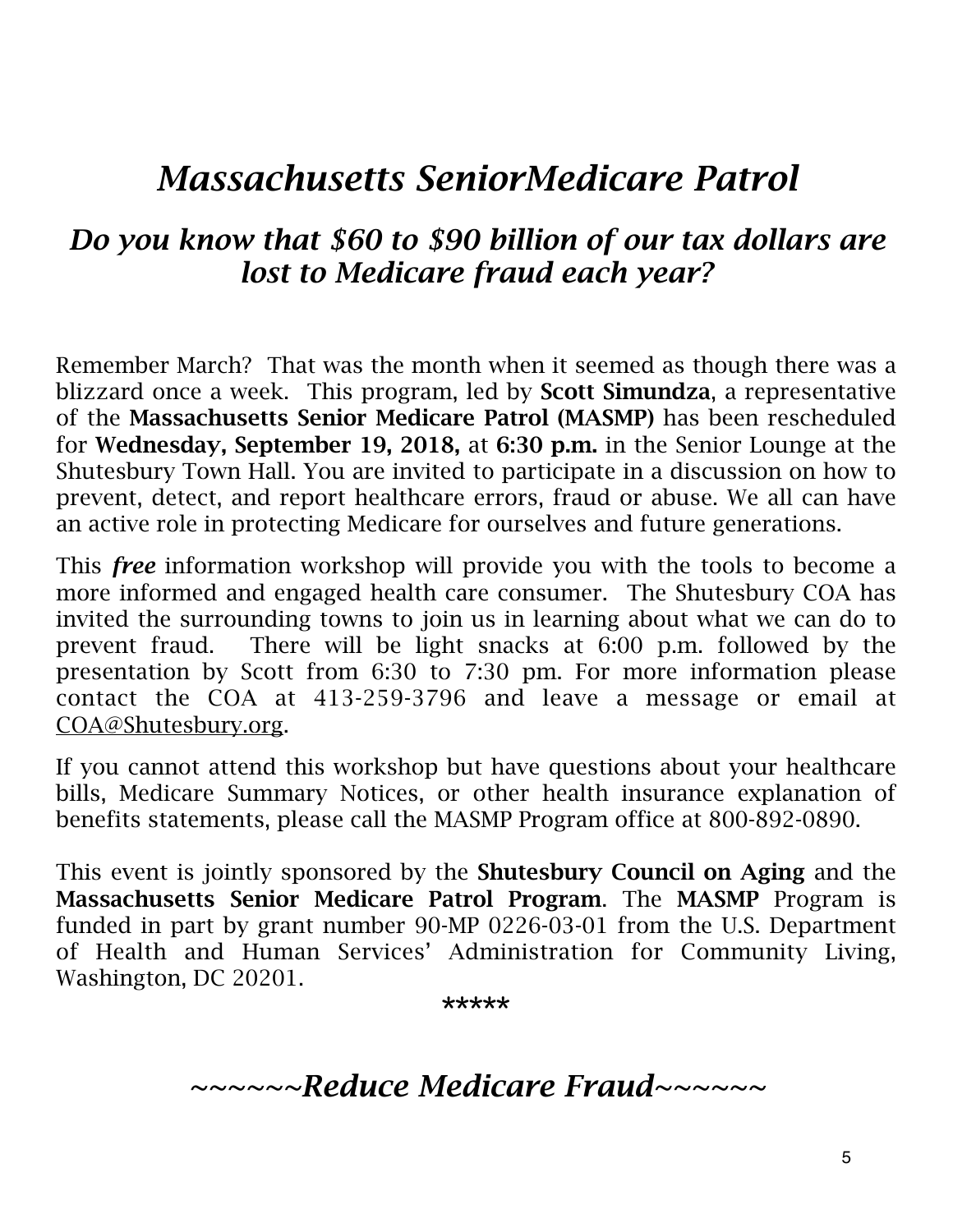# *Get a Senior Parks Pass*

If you're aged 62 or older, you're eligible for a discounted lifetime parking pass. This pass covers the cost of parking at most state parks. You can buy a DCR ParksPass at most parks and beaches that charge for parking. Visit a contact station where parking fees are being collected, including Lake Wyola State Park.

#### What you need for Get a Senior ParksPass

- *•* Driver's license
- *•* Proof of age and residency, such as a driver's license.

You can pay by cash or check at most facilities.

#### Senior parks passes cannot be purchased online.

\*\*\*\*\*

# *Town Website info*

If you are so lucky as to have internet access (and, in the near future, we will all be so lucky!) the Shutesbury town website, [www.shutesbury.org](http://www.shutesbury.org/) has helpful information for you.

The volunteers who work for us on committees, boards and departments have created informative web pages with a list of its members, contact numbers or emails, the meeting schedule, minutes of past meetings, the committee charge, topics they cover, forms, and how-to information.

The town website has a calendar of meetings. In the menu bar at the top of the page, click on Meetings and then choose Calendars. On the calendar page you will be able to click on the underlined portion of an event and the agenda for that meeting will appear. Getting information in a small, rural town with part-time office staff can be a challenge. The town website can be help at your fingertips.

# *Broadband News*

"Make ready work" is continuing and our next step is organizing a town wide evaluation of all houses that have underground utility service.

 If your existing electric and telephone lines come into the house through an underground conduit, on Sat. July 7 someone on the Broadband Committee will be coming to your house to make sure the new fiber optic cable can be accommodated.